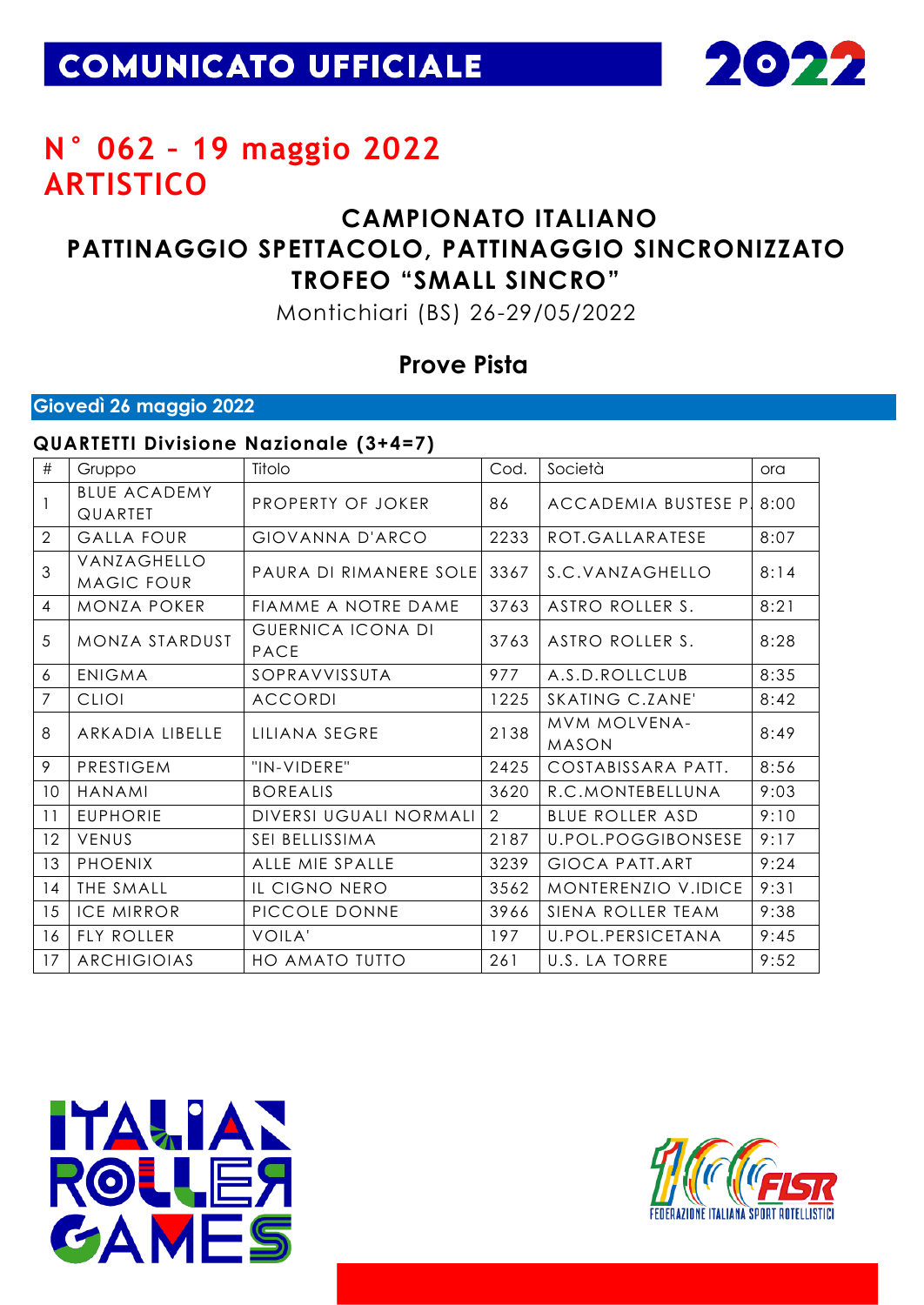| 18 | <b>ART SKATING</b> | COBRA DANCE/CAMBIO<br>PELLE | 652  | POL. VISERBA MONTE     | 9:59  |
|----|--------------------|-----------------------------|------|------------------------|-------|
| 19 | SYNAPSES           | L'ATTESA DI PENELOPE        | 1142 | RINASCITA SPORT-LIFE   | 10:06 |
| 20 | <b>ILLUSIONS</b>   | <b>PAURE RIFLESSE</b>       | 1583 | <b>PATT.ESTENSI FE</b> | 10:13 |
| 21 | <b>HARMONIES</b>   | NON E' COLPA MIA            | 2439 | POL.VA IL CERCHIO      | 10:20 |
| 22 | ASTER              | CATRINA                     | 3248 | R.C.IL CASTELLO        | 10:27 |
| 23 | <b>DOMINO</b>      | <b>MOULIN ROUGE</b>         | 3521 | SKATE IN SACILE        | 10:34 |
| 24 | <b>STARLIGHT</b>   | LA STREGA IN ME             | 3275 | FIORENTINA PATT.       | 10:41 |
| 25 | DARKSTARS          | LA VIE EN ROSE              | 1397 | A.S.S.EGIDIO           | 10:48 |
| 26 | RFVFR              | FRAMMENTI DI RICORDI        | 4172 | <b>JANUS ROLLER</b>    | 10:55 |
|    |                    |                             |      | <b>FABRIANO ASD</b>    |       |
| 27 | AUDENTES           | LA CADUTA DALL'EDEN         | 3775 | A.S.D.SKATER           | 11:02 |

Fine prova ore 11:09

## **Piccoli Gruppi Divisione Nazionale (4+4=8)**

|                | THINK PINK                          | ANOTHER DAY OF SUN                      | 663  | PATT.COCQUIO              | 11:09 |
|----------------|-------------------------------------|-----------------------------------------|------|---------------------------|-------|
| $\overline{2}$ | VANZAGHELLO<br>PHOENIX TEAM         | SEMPRE INSIEME<br>ETERNAMENTE DIVISI    | 3367 | S.C.VANZAGHELLO           | 11:17 |
| 3              | VANZAGHELLO<br>SOUL SKATERS         | L'INCANTO DELLE FAVOLE                  | 3367 | S.C.VANZAGHELLO           | 11:25 |
| 4              | SPARKLE                             | <b>TESTA E CUORE</b>                    | 631  | SKATING CLUB MARANO 11:33 |       |
| 5              | <b>FIREWORKS</b>                    | <b>DELITIO IMPERFETTO</b>               | 1545 | SKATING SPRESIANO         | 11:41 |
| 6              | AGORA'                              | E TU DA CHE PARTE STAI?                 | 1696 | PATT. ART. VIGASIO        | 11:49 |
| $\overline{7}$ | <b>ENDIADI GROUP</b>                | IL PREZZO DELLA LIBERTA'                | 1757 | ROLL STARS                | 11:57 |
| 8              | ROYAL EAGLES                        | SEDUZIONE FATALE                        | 2438 | S.C.DON BOSCO             | 12:05 |
| 9              | <b>STARS GROUP</b><br><b>PADOVA</b> | CADUTA IN TENTAZIONE                    | 2734 | ROYAL SKATING PD          | 12:13 |
| 10             | <b>BLACK ANGELS</b>                 | EMARGINATA PER AMORE                    | 3033 | POL. VA SALVATRONDA       | 12:21 |
| 11             | ROLLSTYLE                           | VIVA LA VIDA                            | 3175 | S.C. PONTE DI PIAVE       | 12:29 |
| 12             | ART SKATING                         | MINDFULNESS FUGA DALLO<br><b>STRESS</b> | 652  | POL. VISERBA MONTE        | 12:37 |
| 13             | NEW ART SKATING                     | M'ILLUMINO D'IMMENSO                    | 652  | POL. VISERBA MONTE        | 12:45 |
| 14             | ETHEREUM                            | DORIAN GRAY: DANNATA<br>BELLEZZA        | 3239 | GIOCA PATT.ART            | 12:53 |
| 15             | <b>FIAMME</b>                       | PRIMA DI ME                             | 3479 | SKATING PASSION           | 13:01 |
| 16             | FLY ROLLER SILVER                   | LA FARFALLA GIALLA                      | 197  | U.POL.PERSICETANA         | 13:09 |
| 17             | AURUM                               | IO NON HO PAURA                         | 209  | PATT.ART.BONDENO          | 13:17 |
| 18             | <b>OBBLIVIONSKATES</b>              | <b>BACCANTI</b>                         | 235  | <b>JUNIOR SACCA</b>       | 13:25 |



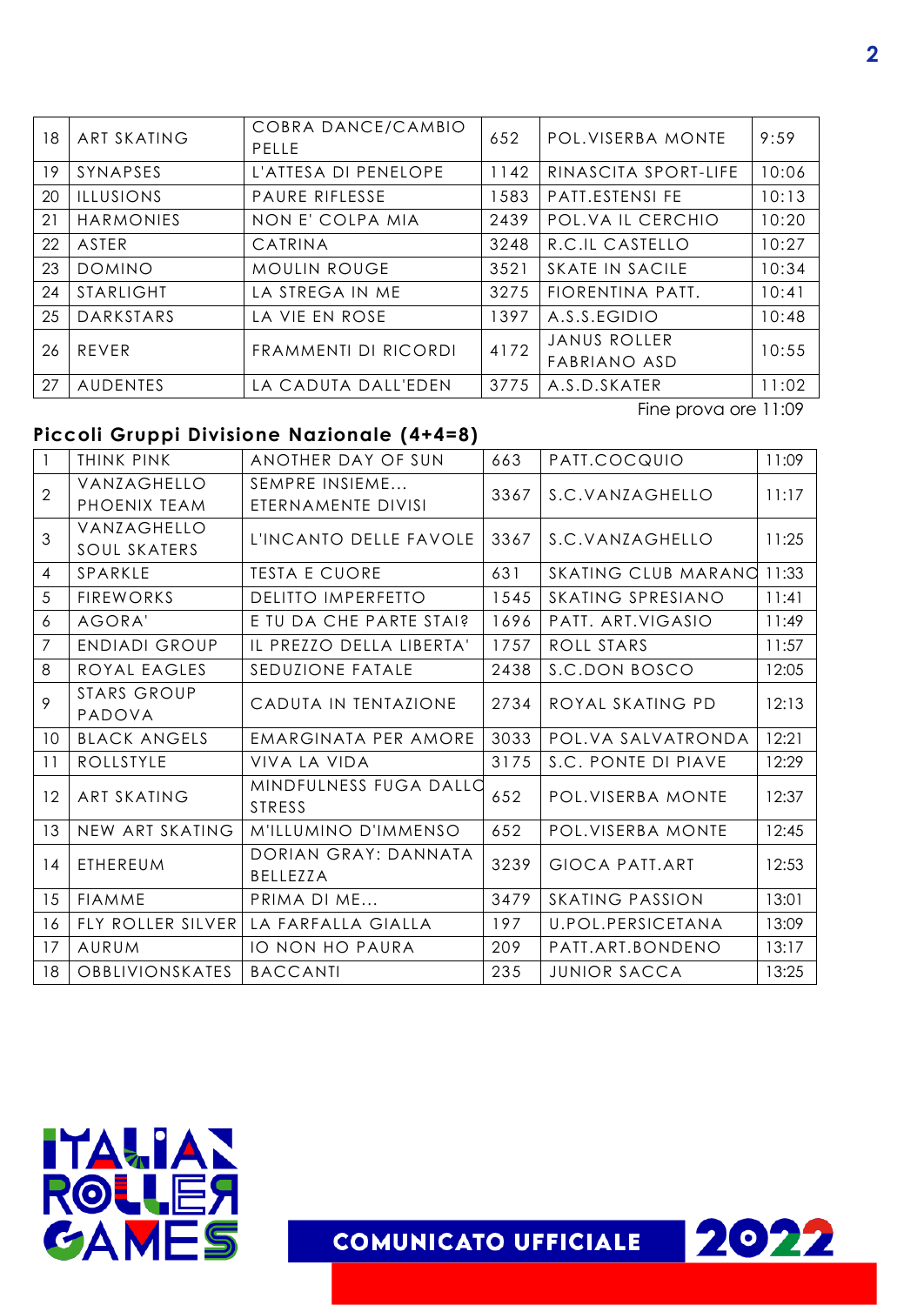| <b>BLUE TEAM</b>                     | THE TRUMAN SHOW                      | 930  | S.LAZZARO            | 13:33                                                                                                                                                                                                                                                                                                                                                                                                                         |
|--------------------------------------|--------------------------------------|------|----------------------|-------------------------------------------------------------------------------------------------------------------------------------------------------------------------------------------------------------------------------------------------------------------------------------------------------------------------------------------------------------------------------------------------------------------------------|
| <b>GRUPPO JUNIOR</b><br>SALSO ROLLER | PIERROT. IVRE DE LUNE                | 1394 | SALSO ROLLER         | 13:41                                                                                                                                                                                                                                                                                                                                                                                                                         |
| <b>IMPRESSION POL</b><br>MO EST      | TU NON PUOI DIVIDERCI                | 1584 | POLISP.VA MO-EST     | 13:49                                                                                                                                                                                                                                                                                                                                                                                                                         |
| HUMAN DREAM                          | S(U)ONO DIVERSO                      | 3535 | MAGIC ROLLER BUDRIO  | 13:57                                                                                                                                                                                                                                                                                                                                                                                                                         |
| <b>DIAMANTE</b>                      | <b>BAILAORES</b>                     | 809  | PATT.GGIO FIUMICELLO | 14:05                                                                                                                                                                                                                                                                                                                                                                                                                         |
| PRISMA                               | LA BESTIA IN ME                      | 1331 | POL.ORGNANO          | 14:13                                                                                                                                                                                                                                                                                                                                                                                                                         |
| SILVER                               | TATANKA MUNDOO                       | 3242 | ASD ARTISTIC R.TEAM  | 14:21                                                                                                                                                                                                                                                                                                                                                                                                                         |
| <b>DOMINO</b>                        | ATTENZIONE:<br>ESPERIMENTO IN CORSO! | 3521 | SKATE IN SACILE      | 14:29                                                                                                                                                                                                                                                                                                                                                                                                                         |
| DYNAMO                               | <b>L'INGANNO</b>                     | 301  | POLISPORTIVA OLIMPIA | 14:37                                                                                                                                                                                                                                                                                                                                                                                                                         |
| <b>VERTIGO</b>                       | ESSERE UMANI                         | 445  | PATT.ART.LA STELLA   | 14:45                                                                                                                                                                                                                                                                                                                                                                                                                         |
| LINEE                                | E LUCE FU                            | 3423 | PATT.ART.DEL CONERO  | 14:53                                                                                                                                                                                                                                                                                                                                                                                                                         |
|                                      |                                      |      |                      | $\Gamma_{\text{max}}^{\text{max}}$ = $\Gamma_{\text{max}}$ = $\Gamma_{\text{max}}$ = $\Gamma_{\text{max}}$ = $\Gamma_{\text{max}}$ = $\Gamma_{\text{max}}$ = $\Gamma_{\text{max}}$ = $\Gamma_{\text{max}}$ = $\Gamma_{\text{max}}$ = $\Gamma_{\text{max}}$ = $\Gamma_{\text{max}}$ = $\Gamma_{\text{max}}$ = $\Gamma_{\text{max}}$ = $\Gamma_{\text{max}}$ = $\Gamma_{\text{max}}$ = $\Gamma_{\text{max}}$ = $\Gamma_{\text{$ |

Fine Prova 15:01

## **Venerdì 27 maggio 2022**

#### **Quartetti Junior (3+4=7)**

|                | <b>LOVELY</b>                           | LUCE NELCUORE                          | 2630 | ASD ROLLER MACHERIO      | 8:00  |
|----------------|-----------------------------------------|----------------------------------------|------|--------------------------|-------|
| $\overline{2}$ | VANZAGHELLO<br><b>MOONLIGHT QUARTET</b> | SOGNA RAGAZZA SOGNA                    | 3367 | S.C.VANZAGHELLO          | 8:08  |
| 3              | MONZA QUARTET                           | LA VOCE CHE HO NEL CUORE 3763          |      | ASTRO ROLLER S.          | 8:16  |
| 4              | <b>CALIPSO</b>                          | <b>GENESIS</b>                         | 1225 | SKATING C.ZANE'          | 8:24  |
| 5              | <b>ALETHEIA</b>                         | IN UNA NOTTE O IN CENTO<br><b>ANNI</b> | 1614 | MONTEBELLO H.E P.        | 8:32  |
| 6              | SHOW ROLLER TEAM                        | TI RACCONTO DI ME                      | 1980 | PATT. VAZZOLA            | 8:40  |
| 7              | OMNIA RES                               | SOLLEVAMI                              | 1998 | ADIGE B.PASTORE          | 8:48  |
| 8              | <b>FASHION ONE</b>                      | <b>CENERE</b>                          | 2124 | <b>BASSANO NEW SKATE</b> | 8:56  |
| 9              | <b>DESIGUAL</b>                         | <b>UNICITA'</b>                        | 3148 | PATT.ART.TRISSINO        | 9:04  |
| 10             | MAGICAL WITCH                           | <b>IN SOFFITTA</b>                     | 3621 | S.PATT.MARCON            | 9:12  |
| 11             | <b>IMAGINE</b>                          | THE WINNER IS                          | 3817 | S.C. ISTRANA             | 9:20  |
| 12             | <b>ARIES</b>                            | IN SCENA                               | 3239 | <b>GIOCA PATT.ART</b>    | 9:28  |
| 13             | FLY ROLLER BRASS                        | <b>RAINBOW</b>                         | 197  | <b>U.POL.PERSICETANA</b> | 9:36  |
| 14             | SIMPLY HEART                            | UN CUORE NELLE MANI                    | 261  | U.S. LA TORRE            | 9:44  |
| 15             | <b>STARLIGHT</b>                        | THE HUNGER GAMES                       | 1056 | A.S.D.P.A.RICCIONE       | 9:52  |
| 16             | ALTER EGO                               | <b>JOYA'</b>                           | 1583 | <b>PATT.ESTENSI FE</b>   | 10:00 |
| 17             | <b>SYNTHESIS</b>                        | <b>LINKS</b>                           | 1583 | <b>PATT.ESTENSI FE</b>   | 10:08 |





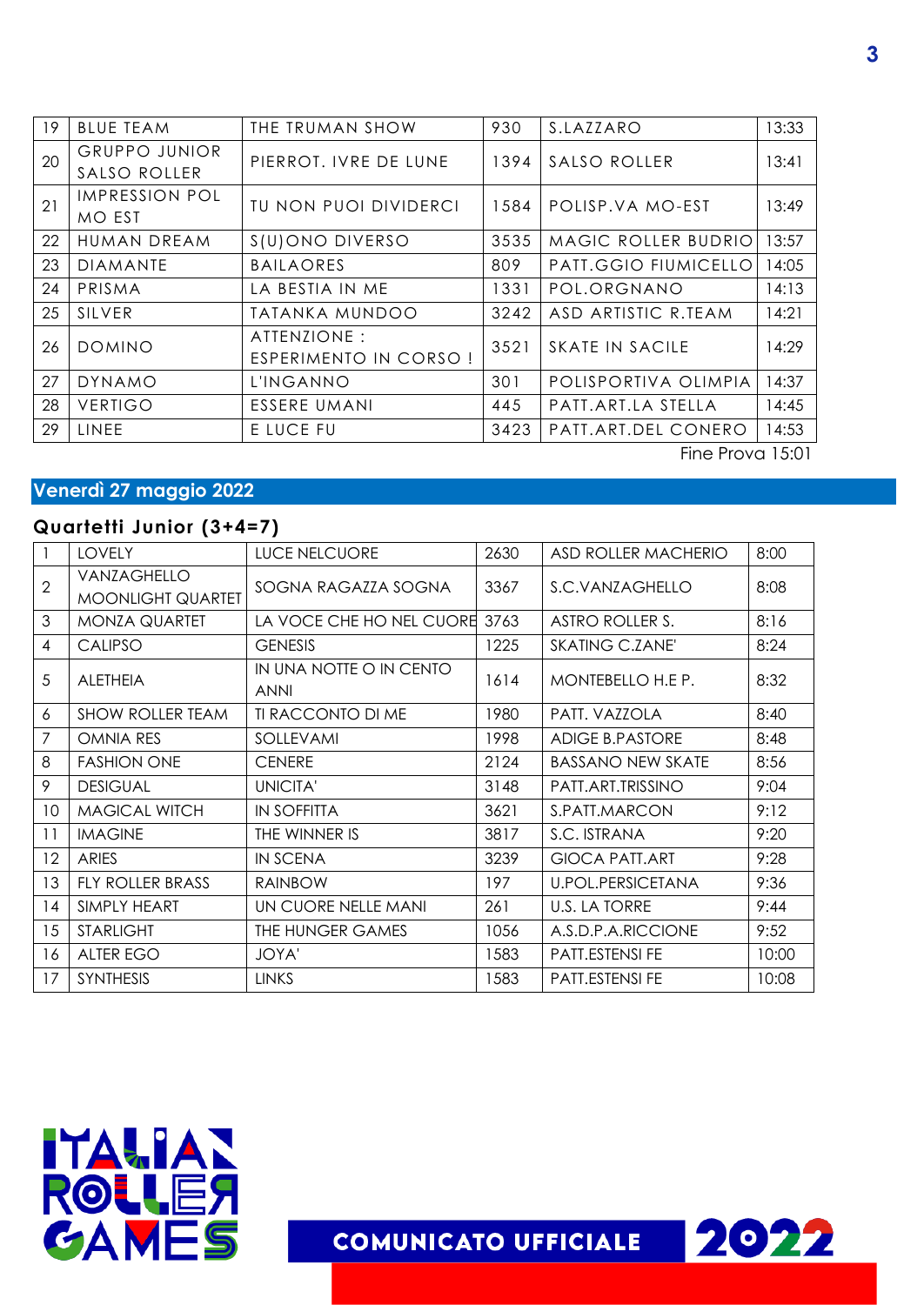| 18 | <b>SPARKLE GIRLS</b> | <b>MAISHA</b>                | 809  | <b>PATT.GGIO FIUMICELLO</b> | 10:16 |
|----|----------------------|------------------------------|------|-----------------------------|-------|
| 19 | <b>STARLIGHT</b>     | SHOW ME HOW                  | 809  | PATT.GGIO FIUMICELLO        | 10:24 |
|    |                      | LE ONNA-BUGEISHA:            |      |                             |       |
| 20 | <b>RFBIRTH</b>       | <b>GUERRIERE DI FORZA ED</b> | 3558 | A.S.D.BASTIA                | 10:32 |
|    |                      | <b>ELEGANZA</b>              |      |                             |       |
| 21 | LE FARFALLE ROSSE    | <b>DORIAN GRAY</b>           | 607  | POL.PONTEDERA               | 10:40 |
| 22 | STARI FTTF           | IL PONTE DELL'ARCOBALENO     | 3275 | FIORENTINA PATT.            | 10:48 |
| 23 | PARABATAI            | <b>JUST DANCE!</b>           | 3658 | <b>CIRCOLO ILVA BAGNOLI</b> | 10:56 |

Fine prova ore 11:04

### **Small Sincro (3,5+4,5=8)**

|   | <b>BLUE CADET TEAM</b>       | MAGIA A HOGWARTS           | 930  | S.LAZZARO           | 11:04 |
|---|------------------------------|----------------------------|------|---------------------|-------|
|   | <b>GALLA LITTLE PRINCESS</b> | A LITTLE COUNTRY GIRL      | 2233 | ROT.GALLARATESE     | 11:12 |
|   | <b>MONZA STARLIGHT</b>       | PIRATI DEI CARAIBI         | 3763 | ASTRO ROLLER S.     | 1:20  |
|   | <b>TEAM BLUICE NOVICE</b>    | IL PRINCIPE D'EGITTO       | 2995 | ACC. PATT.REGGIO E. | 11:28 |
|   | <b>BLACK DIAMOND</b>         | RAVENG SONG                | 3003 | S.C. ALBINEA        | 11:36 |
|   | PRECISION TEAM ALBINEA       | NIGHTMARE BEFORE CHRISTMAS | 3003 | S.C. ALBINFA        | 1:44  |
| Ô | SMALL                        |                            |      |                     |       |

Fine prova ore 11:52

### **Gruppi Junior (4+4=8)**

|                | VANZAGHELLO             | LA MANO FORTUNATA             | 3367 | S.C.VANZAGHELLO          | 11:52 |
|----------------|-------------------------|-------------------------------|------|--------------------------|-------|
|                | DIAMONDS SKATERS        |                               |      |                          |       |
| $\overline{2}$ | MONZA SHOW TEAM         | <b>METAVERSO</b>              | 3763 | ASTRO ROLLER S.          | 12:00 |
| 3              | <b>ITALIAN SHOW</b>     | <b>REGINE DEL MALE</b>        | 107  | S.C.MOTTENSE             | 12:08 |
| $\overline{4}$ | <b>CALIPSO</b>          | IL GIARDINO SEGRETO           | 1225 | SKATING C.ZANE'          | 12:16 |
| 5              | <b>SHOW ROLLER TEAM</b> | <b>INDOMITA</b>               | 1980 | PATT, VAZZOLA            | 12:24 |
| 6              | <b>FASHION</b>          | <b>LEGGENDE STRAORDINARIE</b> | 2124 | <b>BASSANO NEW SKATE</b> | 12:32 |
| 7              | <b>ARKADIA</b>          | <b>POMPEI</b>                 | 2138 | MVM MOLVENA-MASON        | 12:40 |
| 8              | NEW DREAM               | <b>BANKSY</b>                 | 2189 | <b>GRUPPO SARCEDO</b>    | 12:48 |
| 9              | DREAM DUST              | BERLINO 1961                  | 2245 | PATT.ART. ALTICHIERO     | 12:56 |
| 10             | ROYAL EAGLES            | NELLA MENTE DI CLARA          | 2438 | S.C.DON BOSCO            | 13:04 |
| 11             | <b>SILVER EAGLES</b>    | CHI NULLA FA NULLA OTTIENE    | 2438 | S.C.DON BOSCO            | 13:12 |
| 12             | ROLLSTYLE JUNIOR        | SE MI GUARDI                  | 3175 | S.C. PONTE DI PIAVE      | 13:20 |
| 13             | <b>DIVISION</b>         | ORO LIQUIDO                   | 3373 | PATT.ART.PORTOGRUARO     | 13:28 |
| 14             | <b>AGON</b>             | <b>PROTEGGIMI</b>             | 3554 | ACC.SANDONATESE          | 13:36 |
| 15             | <b>REVIVAL</b>          | I COLORI DELLA MIA NOTTE      | 3619 | SK.CLUB SEDICO           | 13:44 |



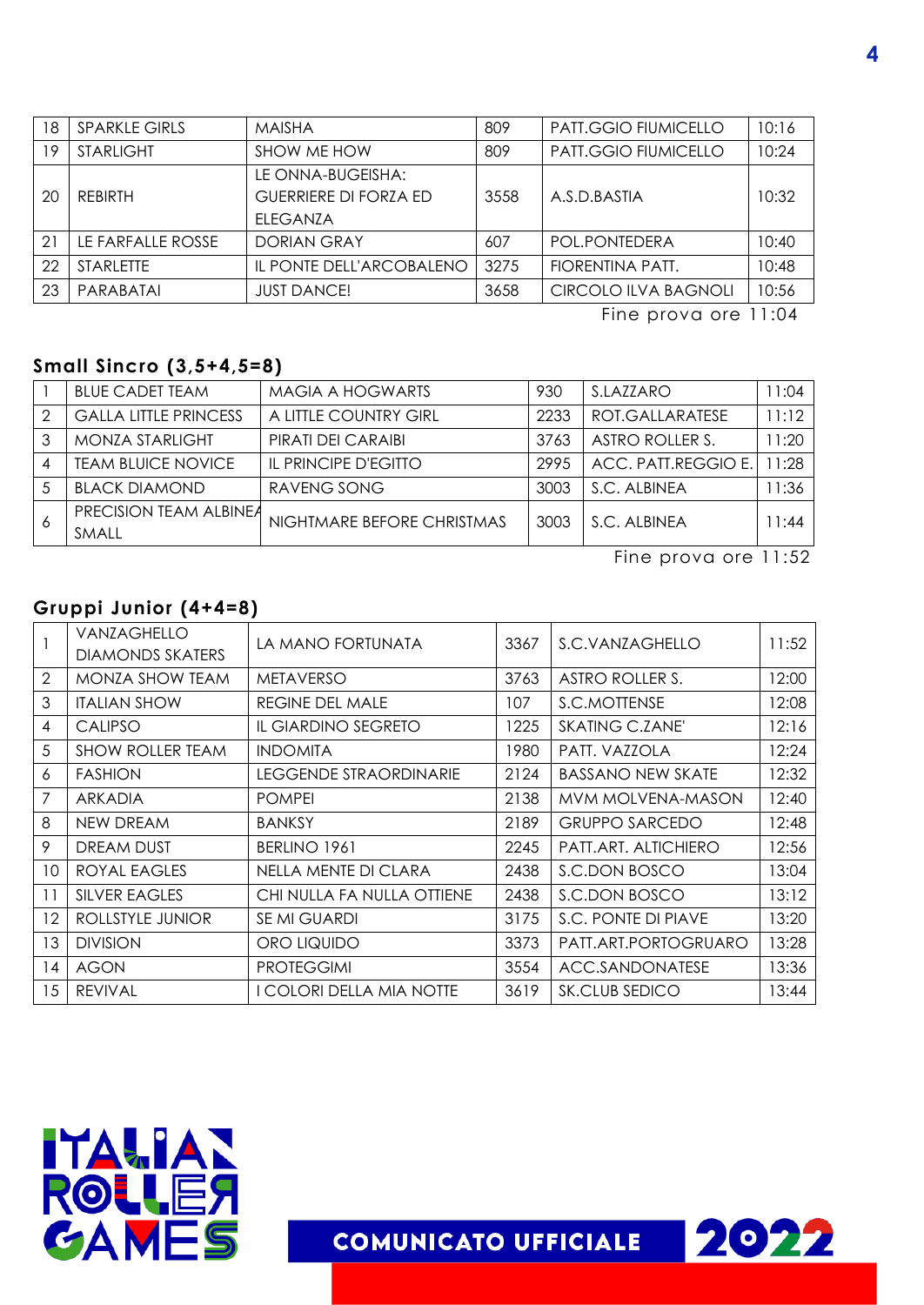| 16 | <b>HANAMI</b>            | <b>INSEGUENDO IL MIO DESTINO</b> | 3620 | R.C.MONTEBELLUNA       | 13:52 |
|----|--------------------------|----------------------------------|------|------------------------|-------|
| 17 | ARIES                    | LE FORME DELL' AMORE             | 3622 | PATT.GGIO DUEVILLE     | 14:00 |
| 18 | <b>DOMINO</b>            | PERFETTA IMPERFEZIONE            | 3736 | ROLLER T.CONEGLIANO    | 14:08 |
| 19 | EMERALD                  | SOGNI IN VALIGIA                 | 3239 | <b>GIOCA PATT.ART</b>  | 14:16 |
| 20 | <b>FORLI ROLLER SHOW</b> | <b>BLACK PEARL</b>               | 1057 | <b>FORLI' ROLLER</b>   | 14:24 |
| 21 | <b>DELTA CREW</b>        | <b>BE ROCK</b>                   | 1583 | <b>PATT.ESTENSI FE</b> | 14:32 |
| 22 | <b>EMOTION</b>           | <b>TROFEI DI CACCIA</b>          | 166  | PATT, RONCHI           | 14:40 |
| 23 | <b>DIAMANTE</b>          | L'UNIONE FA LA FORZA             | 809  | PATT.GGIO FIUMICELLO   | 14:48 |
| 24 | <b>EUFORIA</b>           | <b>CHARLESTON PARTY</b>          | 1331 | POL.ORGNANO            | 14:56 |
| 25 | <b>STARWHITE</b>         | LA TOMBA DEL FARAONE             | 3275 | FIORENTINA PATT.       | 15:04 |

Fine prova ore 15:12

# **Sabato 28 maggio 2022**

### **Quartetti Senior (3+4=7)**

|                | <b>GOOD VIBES</b>      | L'OMBRA CHE E' IN ME        | 76   | <b>BEATO G.XXIII</b>     | 08:00 |
|----------------|------------------------|-----------------------------|------|--------------------------|-------|
| $\overline{2}$ | <b>ODEON SKATERS</b>   | PER SEMPRE NOI              | 1380 | PATT.ART.CREMONESE       | 08:07 |
| 3              | <b>GALLA QUEENS</b>    | <b>REFLECTION</b>           | 2233 | ROT.GALLARATESE          | 08:14 |
| 4              | SERENDIPITY            | <b>FEIME</b>                | 2630 | ASD ROLLER MACHERIO      | 08:21 |
| 5              | <b>WONDER</b>          | <b>FIND FEMORIES</b>        | 2630 | ASD ROLLER MACHERIO      | 08:28 |
| 6              | <b>DEJAVU</b>          | COSI' E' SCRITTO            | 977  | A.S.D.ROLLCLUB           | 08:35 |
| 7              | <b>PROJECT</b>         | KADIN: LA PREFERITA         | 1137 | MONTECCHIO PREC.         | 08:42 |
| 8              | <b>NEMESIS</b>         | C'EST MOI                   | 1267 | AZZURRA PATT.ART.        | 08:49 |
| 9              | <b>HABIBI</b>          | <b>LA ZINGARA</b>           | 1511 | ASS.DIL.APAV FARA        | 08:56 |
| 10             | SOILI                  | <b>TRUST ME</b>             | 1696 | <b>PATT. ART.VIGASIO</b> | 09:03 |
| 11             | <b>CRAZY SKATERS</b>   | SONO ACQUA                  | 1719 | P.A.MUSANO               | 09:10 |
| 12             | <b>FLAMING SKATERS</b> | <b>MERAVIGLIA MESSICANA</b> | 1719 | P.A.MUSANO               | 09:17 |
| 13             | SHOW ROLLER TEAM       | SEMPRE LIBERA               | 1980 | PATT. VAZZOLA            | 09:24 |
| 14             | <b>FASHION FOUR</b>    | LA FIGLIA DELLA LUNA        | 2124 | <b>BASSANO NEW SKATE</b> | 09:31 |
| 15             | ROYAL EAGLES           | ERO NESSUNO                 | 2438 | S.C.DON BOSCO            | 09:38 |
| 16             | <b>CELEBRITY</b>       | <b>PAS DE QUATRE</b>        | 3519 | ARTISKATE                | 09:45 |
| 17             | <b>DIAMOND</b>         | LA MUSICA E' MAGIA          | 184  | PROGRESSO FONTANA        | 09:52 |
| 18             | FLY ROLLER DIAMOND     | <b>BACK TO VENICE</b>       | 197  | <b>U.POL.PERSICETANA</b> | 09:59 |
| 19             | <b>SIMPLE</b>          | THINK FREE                  | 1583 | PATT.ESTENSI FE          | 10:06 |
| 20             | THE ENDLESS            | <b>IL MALE DENTRO</b>       | 3557 | PATT.ART.AURORA          | 10:13 |
| 21             | <b>NORTHERN LIGHTS</b> | NARCISO ED ECO              | 3687 | STARSKATING              | 10:20 |
| 22             | <b>EMOTION</b>         | WE WANT TO BE FREE          | 653  | <b>CORNO PATT.GIO</b>    | 10:27 |



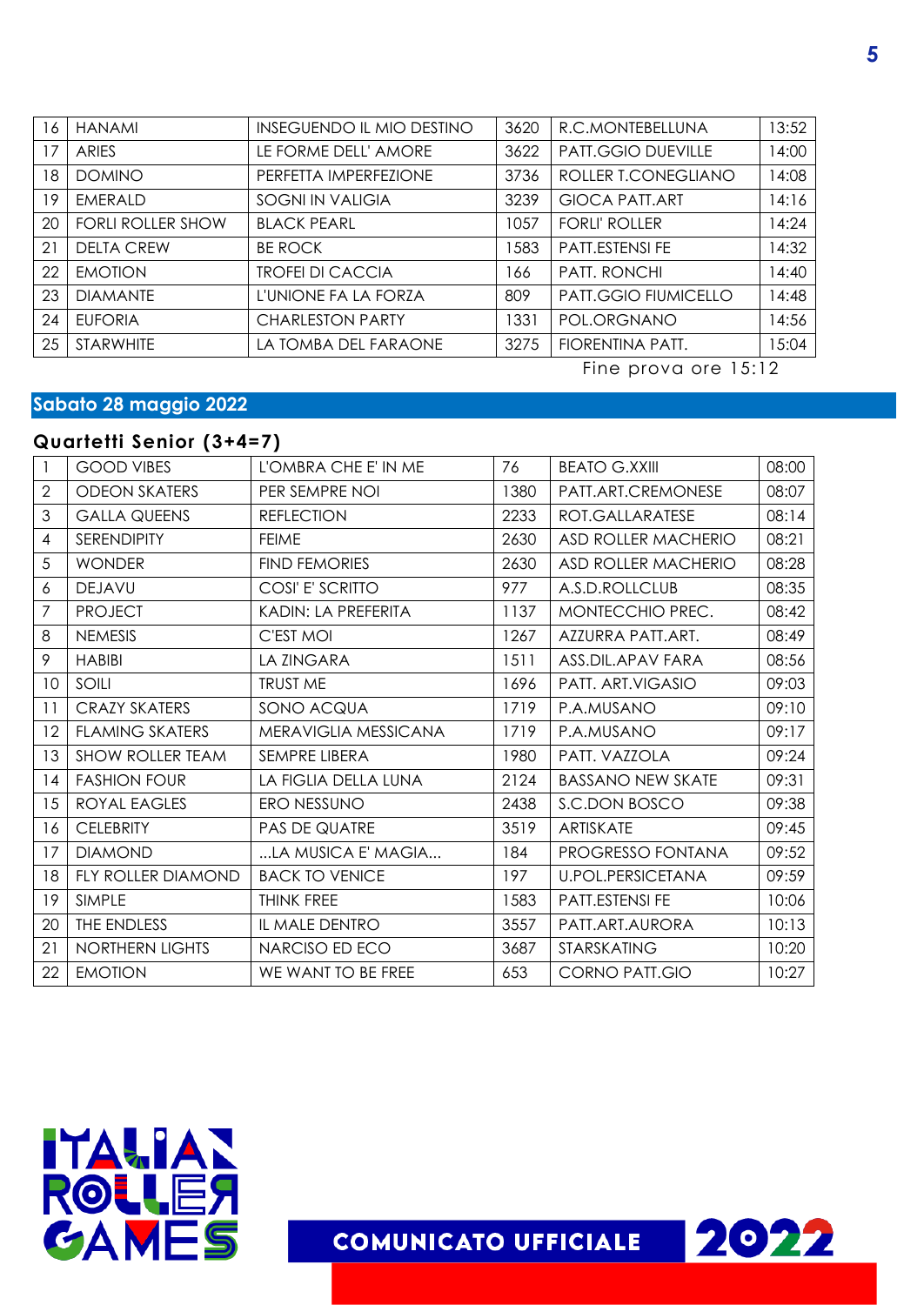| 23 | <b>FTFRNITY</b>     | LE QUATTRO STAGIONI               | 809  | <b>PATT.GGIO FIUMICELLO</b> | 10:34 |
|----|---------------------|-----------------------------------|------|-----------------------------|-------|
| 24 | <b>FLIYNG GIRLS</b> | TOPRAK - IL RITO DELLA TERRA      | 809  | <b>PATT.GGIO FIUMICELLO</b> | 10:41 |
| 25 | SFA STARS           | <b>CARMEN SUITE</b>               | 290  | CIRC. P.LA ROSA             | 10:48 |
| 26 | PURPLE              | IL NOSTRO FIORE VIOLA             | 3492 | FI OLTRARNO PATT.           | 10:55 |
| 27 | SKYLINE             | POLENE SULLA PRUA DI UNA<br>NAVE. | 3966 | SIENA ROLLER TEAM           | 1:02  |

Fine prova ore 11:09

### **Quartetti Cadetti (3+4=7)**

| $\mathbf{1}$   | <b>LYFE</b>             | CARNEVALE A RIO                                  | 76   | <b>BEATO G.XXIII</b>       | 11:09 |
|----------------|-------------------------|--------------------------------------------------|------|----------------------------|-------|
| $\overline{2}$ | VITA-MINE               | <b>ANEMA E CORE</b>                              | 76   | <b>BEATO G.XXIII</b>       | 11:16 |
| 3              | <b>MOONDUST</b>         | LE BALLERINE DEL CARILLON                        | 2630 | ASD ROLLER MACHERIO        | 11:23 |
| $\overline{4}$ | <b>SKATE STARS</b>      | COME NEVE AL SOLE                                | 1757 | ROLL STARS                 | 11:30 |
| 5              | <b>SHOW ROLLER TEAM</b> | NAMASTE'                                         | 1980 | PATT. VAZZOLA              | 11:37 |
| 6              | <b>ILIOS</b>            | <b>CYBORG</b>                                    | 1998 | <b>ADIGE B.PASTORE</b>     | 11:44 |
| $\overline{7}$ | <b>FASHION TWO</b>      | <b>NEMICI AMICI</b>                              | 2124 | <b>BASSANO NEW SKATE</b>   | 11:51 |
| 8              | ROYAL EAGLES            | <b>DIVENIRE</b>                                  | 2438 | S.C.DON BOSCO              | 11:58 |
| 9              | <b>MOONLIGHT</b>        | <b>STONEHENGE</b>                                | 3243 | <b>VALDOPLAVIS SKATERS</b> | 12:05 |
| 10             | <b>DIVINAS</b>          | <b>FRIDA</b>                                     | 3325 | NUOVO PATT.ODERZO          | 12:12 |
| 11             | <b>ETOILE</b>           | SHALL WE DANCE                                   | 3519 | ARTISKATE                  | 12:19 |
| 12             | <b>GLAMOUR</b>          | LET'S SWING                                      | 3519 | ARTISKATE                  | 12:26 |
| 13             | <b>HANAMI</b>           | UN JOUR A PARIS                                  | 3620 | R.C.MONTEBELLUNA           | 12:33 |
| 14             | <b>CRAZY DOLL'S</b>     | 1940                                             | 3621 | S.PATT.MARCON              | 12:40 |
| 15             | SWIPE UP                | <b>INDIGENE</b>                                  | 3239 | <b>GIOCA PATT.ART</b>      | 12:47 |
| 16             | <b>FLY ROLLER LEAD</b>  | LARA                                             | 197  | <b>U.POL.PERSICETANA</b>   | 12:54 |
| 17             | <b>SPICY</b>            | <b>FOUR JACKSON</b>                              | 1583 | PATT.ESTENSI FE            | 13:01 |
| 18             | <b>DIVERSITY</b>        | PER LA MIA TERRA                                 | 3535 | MAGIC ROLLER BUDRIO        | 13:08 |
| 19             | <b>HEARTBEAT</b>        | <b>BLACK AND WHITE OF THE</b><br><b>HUMANITY</b> | 3053 | FRATELLANZA ZINOLESE       | 13:15 |
| 20             | <b>ANGELS</b>           | MAMBO <sub>N5</sub>                              | 165  | PATT.ART.PIERIS            | 13:22 |
| 21             | <b>JOLLY.NE</b>         | <b>ANGOLAZIONI DIVERSE</b>                       | 181  | PATT. ART.JOLLY            | 13:29 |
| 22             | <b>INFINITY</b>         | <b>HULI</b>                                      | 653  | <b>CORNO PATT.GIO</b>      | 13:36 |
| 23             | STARTWEET               | LA NOTTE DEI VAMPIRI                             | 3275 | FIORENTINA PATT.           | 13:43 |
| 24             | <b>SCINTILLE</b>        | PIERROT E LA LUNA                                | 3425 | <b>ALUSIA ONLUS</b>        | 13:50 |
| 25             | <b>ROYAL LIFE</b>       | LOVE                                             | 3613 | POL.COOP EMPOLI            | 13:57 |
| 26             | <b>ELYSIUM</b>          | <b>AVATAR</b>                                    | 3950 | ACC.ROT.DELLE ROSE         | 14:04 |

Fine prova ore 14:11

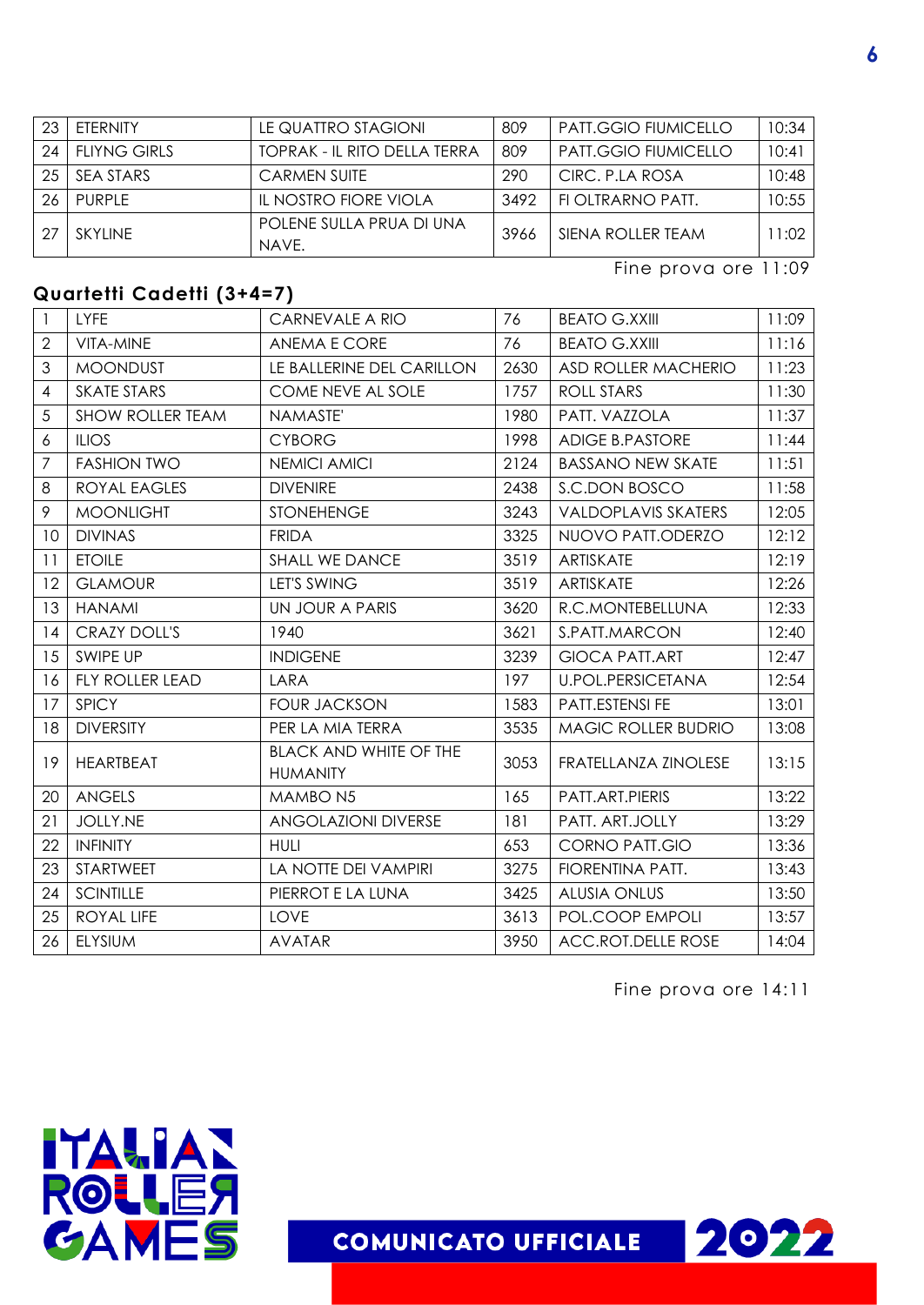### **Grandi Gruppi (5+4=9)**

|                                   | CRISTAL SKATING TEAM                  | L'ULTIMO CANTO         | 151  | ASS.DIL.APAV FARA    | l 4:11 |
|-----------------------------------|---------------------------------------|------------------------|------|----------------------|--------|
|                                   | DREAM DUST                            | <b>ITALIANA</b>        | 2245 | PATT.ART. ALTICHIERO | 14:20  |
| 3                                 | <b>NEW SHOW ROLLER</b><br><b>TFAM</b> | <b>IO SONO ENERGIA</b> | 1980 | PATT. VAZZOLA        | 14:29  |
|                                   | <b>SHOW ROLLER TEAM</b>               | <b>AMORE RIBELLE</b>   | 1980 | PATT. VAZZOLA        | 4:38   |
|                                   | ROYAL EAGLES                          | NULLA ACCADE PER CASO  | 2438 | S.C.DON BOSCO        | 14:47  |
|                                   | <b>POSEIDON</b>                       | <b>SUPERBIAE</b>       | 3242 | ASD ARTISTIC R.TEAM  | 4:56   |
| $\Gamma$ ing prove are $1 \Gamma$ |                                       |                        |      |                      |        |

Fine prova ore 15:05

## **Domenica 29 maggio 2022**

#### **Sincronizzato Junior (4+4=8)**

|                | <b>GALLA SHINING GIRLS</b>         | THE BLACK PANTHERS      | 2233 | ROT.GALLARATESE    | 08:00 |
|----------------|------------------------------------|-------------------------|------|--------------------|-------|
| $\overline{2}$ | PRECISION DREAM                    | WELCOME TO THE HUNGHER  | 3665 | SEREGNO H.2012     | 08:08 |
|                | <b>JUNIOR</b>                      | <b>GAMES</b>            |      |                    |       |
| 3              | <b>MONZA MOONLIGHT</b>             | <b>MULAN</b>            | 3763 | ASTRO ROLLER S.    | 08:16 |
| 4              | MONZA PRECISION TEAM DONT' STOP ME |                         | 3763 | ASTRO ROLLER S.    | 08:24 |
| 5              | PRECISION TEAM ALBINEA             | ALLA CORTE DEI MIRACOLI | 3003 | S.C. ALBINEA       | 08:32 |
|                | <b>JUNIOR</b>                      |                         |      |                    |       |
| 6              | <b>SINCRO ROLLER</b>               | <b>SHAMROCK</b>         | 3625 | SINCRO R.CALDERARA | 08:40 |
|                | <b>PRECISION SKATE</b>             | IN THE JUNGLE           | 184  | PROGRESSO FONTANA  | 08:48 |
|                | <b>BOLOGNA</b>                     |                         |      |                    |       |
| 8              | SINCROLIMPIC JUNIOR                | ONCE UPON A DECEMBER    | 1512 | OLIMPICA S.ROVIGO  | 08:56 |
|                |                                    |                         |      |                    |       |

#### **Sincro Senior (4,5+4,5=9)**

Fine prova ore 09:04

|                | <b>SINCRO CORNATE</b>           | LA BELLA E LA BESTIA       | 3683 | PATT.CORNATE D'ADDA      | 09:04 |
|----------------|---------------------------------|----------------------------|------|--------------------------|-------|
| $\overline{2}$ | <b>PRECISION DREAM</b>          | <b>LET'S ELECTRO SWING</b> | 3665 | SEREGNO H.2012           | 09:13 |
|                | <b>SENIOR</b>                   |                            |      |                          |       |
|                |                                 |                            |      |                          |       |
| 3              | MONZA PRECISION TEAM LIBERTANGO |                            | 3763 | ASTRO ROLLER S.          | 09:22 |
| 4              | <b>ROLL'FIRE</b>                | ROMEO E GIULIETTA          | 74   | <b>SKATING C.MONZA</b>   | 09:31 |
| $\overline{5}$ | <b>BLUE PRECISION TEAM</b>      | <b>SHUTTER ISLAND</b>      | 930  | S.LAZZARO                | 09:40 |
| 6              | <b>TEAM BLUICE</b>              | <b>BRAVEHEART</b>          | 2995 | ACC. PATT.REGGIO E.      | 09:49 |
|                | <b>SINCRO ROLLER</b>            | <b>RAINBOW</b>             | 3625 | SINCRO R.CALDERARA       | 09:58 |
| 8              | <b>PRECISION SKATE</b>          | ANNE MARIE FRANK           | 184  | <b>PROGRESSO FONTANA</b> | 10:07 |
|                | <b>BOLOGNA</b>                  |                            |      |                          |       |
| 9              | <b>SINCROLIMPIC</b>             | LET IT SHINE               | 1512 | OLIMPICA S.ROVIGO        | 10:16 |
|                |                                 |                            |      |                          |       |

**COMUNICATO UFFICIALE** 

Fine prova ore 10:25



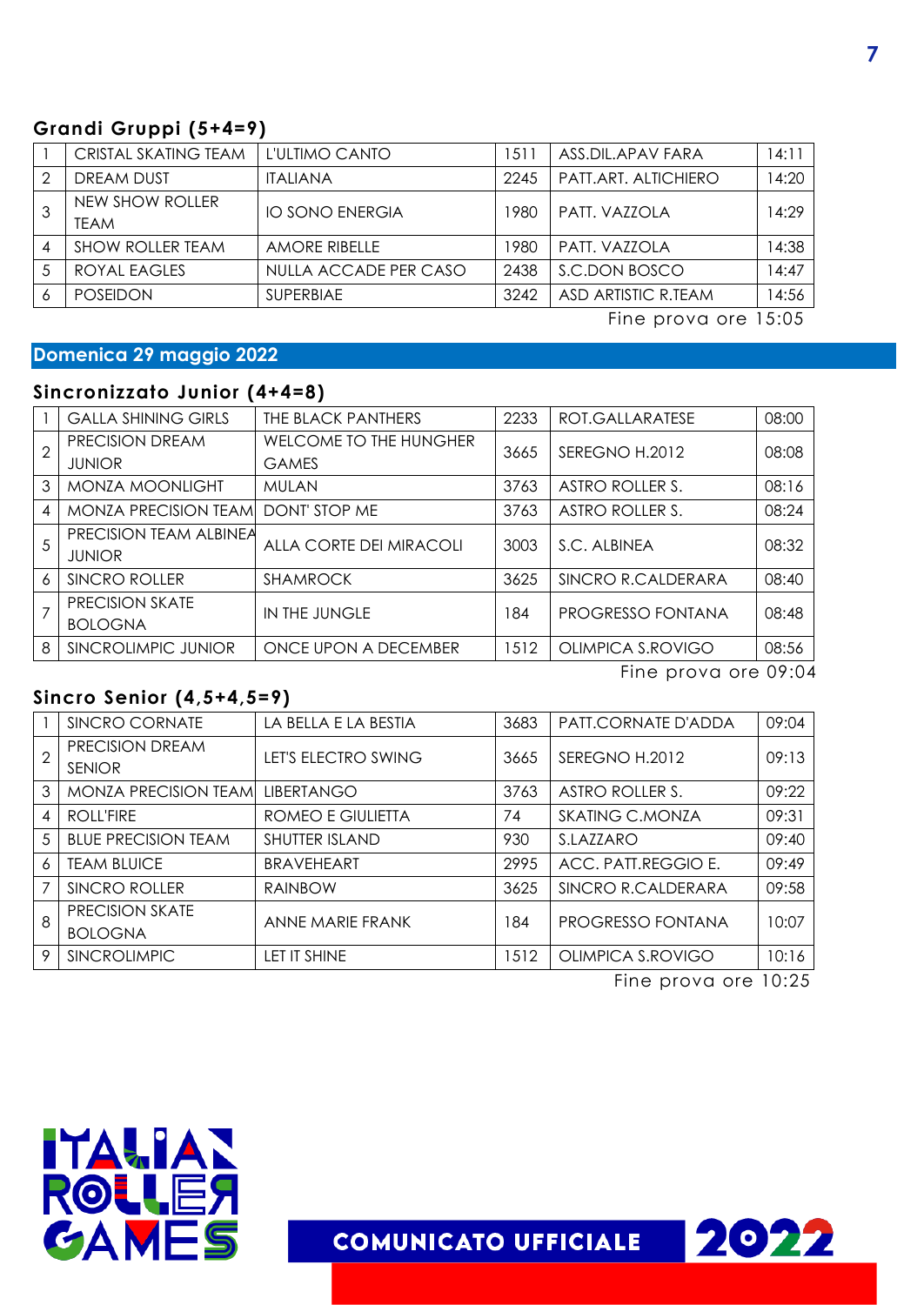### **Piccoli gruppi (5+4=9)**

|                | VANZAGHELLO              | <b>GENIO E FOLLIA: VINCENT VAN</b> | 3367 | S.C.VANZAGHELLO        | 10:25 |
|----------------|--------------------------|------------------------------------|------|------------------------|-------|
|                | <b>REVOLUTION TEAM</b>   | <b>GOGH</b>                        |      |                        |       |
| $\overline{2}$ | <b>KAIROS</b>            | APPLE                              | 719  | PATT. ART.MALO         | 10:34 |
| 3              | <b>ALCHIMIA</b>          | LA LEGITTIMA SOVRANA               | 825  | PATT. ALBIGNASEGO      | 10:43 |
| 4              | <b>DEJAVU</b>            | IO SONO NESSUNO                    | 977  | A.S.D.ROLLCLUB         | 10:52 |
| .5             | NEW DREAM                | ROSALIND FRANKLIN                  | 2189 | <b>GRUPPO SARCEDO</b>  | 11:01 |
| 6              | <b>SINTESY</b>           | <b>CARPE DIEM</b>                  | 3148 | PATT.ART.TRISSINO      | 11:10 |
| 7              | <b>EUPHORIA GROUP</b>    | OLTRE L'APPARENZA                  | 3355 | PATT.ART.PIOMBINESE    | 11:19 |
| 8              | <b>TEENS ROLLER SHOW</b> | FROM EDEN TO HELL                  | 3640 | ALBAREDO INSIEME       | 11:28 |
| 9              | <b>PASSION</b>           | TI AFFIDI ALLA SORTE?              | 3725 | ACC.PATTINAGGIO        | 11:37 |
| 10             | <b>ITALIAN SHOW</b>      | <b>MAN INTO WOMAN</b>              | 107  | S.C.MOTTENSE           | 11:46 |
| 11             | <b>DIVISION</b>          | SENZA TEMPO                        | 3373 | PATT.ART.PORTOGRUARO   | 11:55 |
| 12             | <b>CREW</b>              | IT'S TIME TO MOVE                  | 1583 | <b>PATT.ESTENSI FE</b> | 12:04 |
| 13             | <b>EVOLUTION</b>         | <b>NOTE D'INVERNO</b>              | 1331 | POL.ORGNANO            | 12:13 |
| 14             | PLATINUM                 | <b>OPUS DEI</b>                    | 3242 | ASD ARTISTIC R.TEAM    | 12:22 |
| 15             | <b>LINEE</b>             | IL MITO DELL'ORSA MAGGIORE         | 3423 | PATT.ART.DEL CONERO    | 12:31 |
| 16             | <b>FIREWORKS</b>         | <b>MACBETH</b>                     | 3966 | SIENA ROLLER TEAM      | 12:40 |
| 17             | <b>NEOVIS</b>            | CAPPUCCETTO ROSSO                  | 3889 | ASD PAR                | 12:49 |
| 18             | ROMA ROLLER TEAM         | <b>PIRATES</b>                     | 3889 | <b>ASD PAR</b>         | 12:58 |

Fine prova 13:07

# **AVVERTENZE**

Per chi non lo avesse ancora fatto, si ricorda quanto segue:

- **- I gruppi di Sincronizzato Junior e Senior** dovranno inviare, **entro il 22 maggio 2022**, al Componente Funzioni Organizzative del Settore Tecnico Walter Barbieri, e-mail [walter.barbieri51@gmail.com](mailto:walter.barbieri51@gmail.com) **,** il **"modulo contenuto elementi tecnici"** scaricabile dal portale FISR nella sezione "Modulistica", link: [https://www.fisr.it/artistico/modulistica.html.](https://www.fisr.it/artistico/modulistica.html)
- **-** Tutti i gruppi dovranno inviare via mail, **entro il 22 maggio 2022**, a: [walter.barbieri51@gmail.com](mailto:walter.barbieri51@gmail.com) la "**scheda presentazione gruppi**" da scaricare dal sito